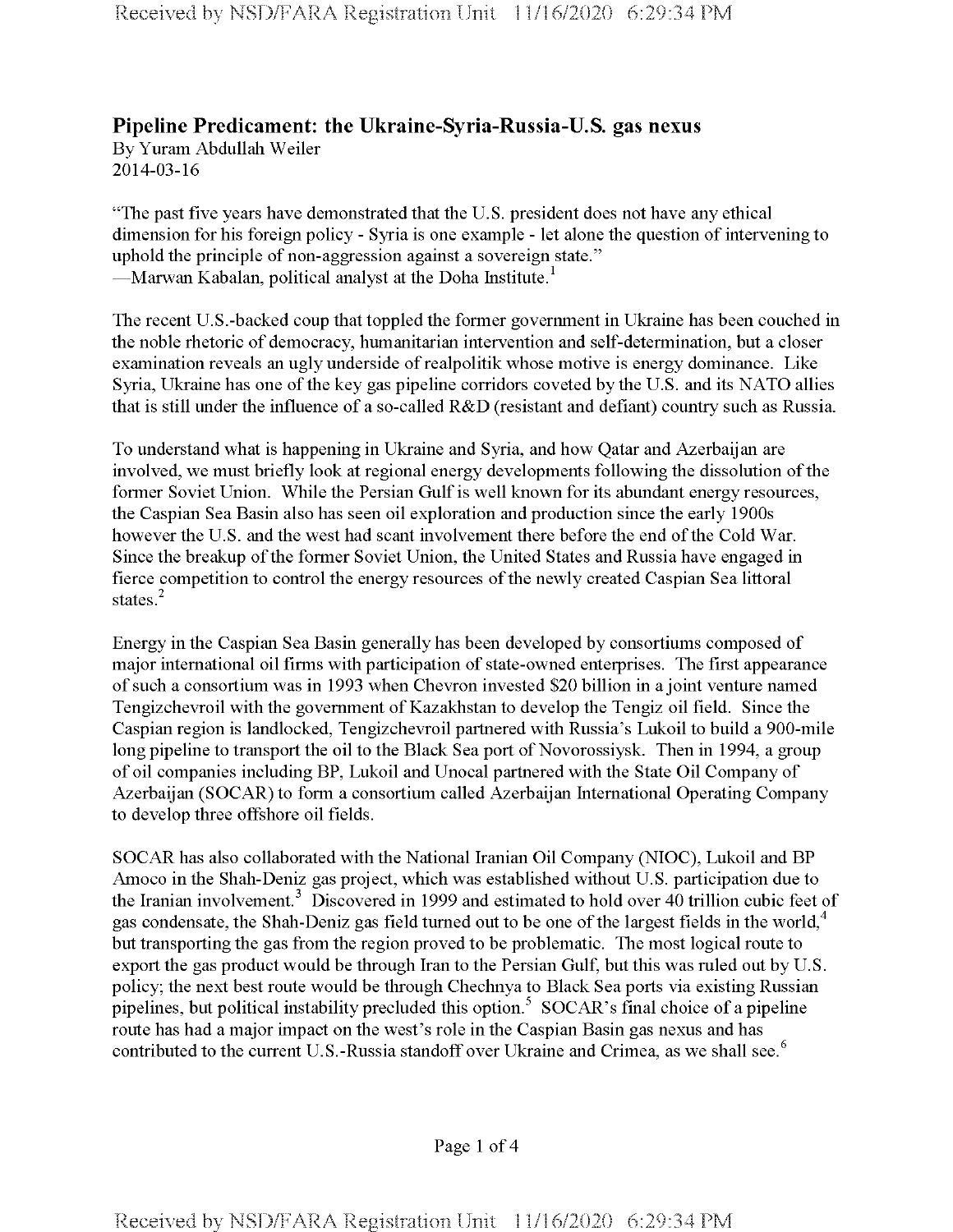By 1971, energy explorers in the Persian Gulf region had discovered the South Pars / North Dome gas-condensate field, which began producing in 1989. Jointly owned by NIOC and Qatar Petroleum, the South Pars / North Dome field is the largest in the world with estimated reserves of 1,800 trillion cubic feet of gas.<sup>7</sup> In 2009, Qatar proposed a gas pipeline from the capitol Doha to Istanbul, Turkey that would cross Syria and terminate on the Mediterranean, with the gas then being shipped to Europe. Two routes were proposed: one through Saudi Arabia, Kuwait and Iraq to Turkey, and the other through Saudi Arabia, Jordan and Syria to Turkey.<sup>8</sup> When Iraq failed to endorse Qatar's proposal, the only route left for the pipeline was through Syria.

Unfortunately, in 2009 Syrian President Bashar Al-Assad also declined leaving Qatar, Saudi Arabia and its western "partners" no choice but to attempt regime change in Syria. It was precisely at that time when the U.S., Great Britain and their allies began to plan covert action to destabilize Syria, according to former French foreign minister Roland Dumas.<sup>9</sup> Meanwhile, Iran, Iraq and Syria signed a deal in 2010 to build the "Friendship Pipeline," a 3,480-mile natural gas pipeline connecting Iran's South Pars field to European customers. Dubbed the "Islamic Pipeline" by the west, the project would run from Iran's South Pars gas field through Iraq, Syria and Southern Lebanon, and connect to Syrian ports for exporting gas to Europe.<sup>10</sup>

On August 16, 2011, Syrian Oil Minister Sufian Allawi announced the discovery of a significant gas field near the city of Homs in the Qalamun region at Qara in the Dau Basin, adding to the country's already substantial gas reserves of 10.3 trillion cubic feet.<sup>11</sup> Noting that the first wells drilled had a flow rate of over 14 million cubic feet per day, the Syrian Oil Minister commented, "This discovery opens new perspectives in the region of Qalamun and the Syrian company will continue its drilling." It is no coincidence that by this time, U.S. President Obama had begun calling for President Al-Assad to step down, and by November, the Arab league had suspended Syria's membership, $^{12}$  removing all obstacles to the Qatar-led and U.S.-backed regime change campaign. The announcement by the Arab League also coincided with the inauguration of Russia's Nord Stream gas pipeline, as we will see below.

With the world's largest proven natural gas reserves of  $1,580$  trillion cubic feet,  $^{13}$  Russia has come to be the dominant supplier of fossil fuels to the European Union, providing 25 percent of both its gas and oil needs. Conversely, most of Russia's foreign currency reserves are replenished and 40 percent of its federal revenue comes from EU energy transactions, making the relationship between the EU and Russia one of interdependency.<sup>14</sup> The U.S. has attempted to exploit this apparent Russian vulnerability, however, by bypassing the Russian gas supply chain to the European markets with the construction of the Nabucco Pipeline.

Billed as an opportunity for the EU to break free of its Russian energy dependence, the 2,060mile Nabucco Pipeline was to run from Erzurum, Turkey, through Bulgaria, Romania and Hungary, to Baumgarten an der March, Austria. Backed by the U.S. and the EU at an estimated cost of \$10 billion, the Nabucco Pipeline was announced in February 2002 and scheduled for completion in June 2017. However, the project was aborted after Azerbaijan's SOCAR and the Shah-Deniz consortium announced on June 28, 2013 that it had decided to go with the Trans-Adriatic Pipeline (TAP) to ship its gas exports instead.<sup>15</sup> Starting at Kipoi, Greece, TAP would traverse Albania and under the Adriatic Sea, then come ashore in southern Italy at San Foca, and

Page 2 of 4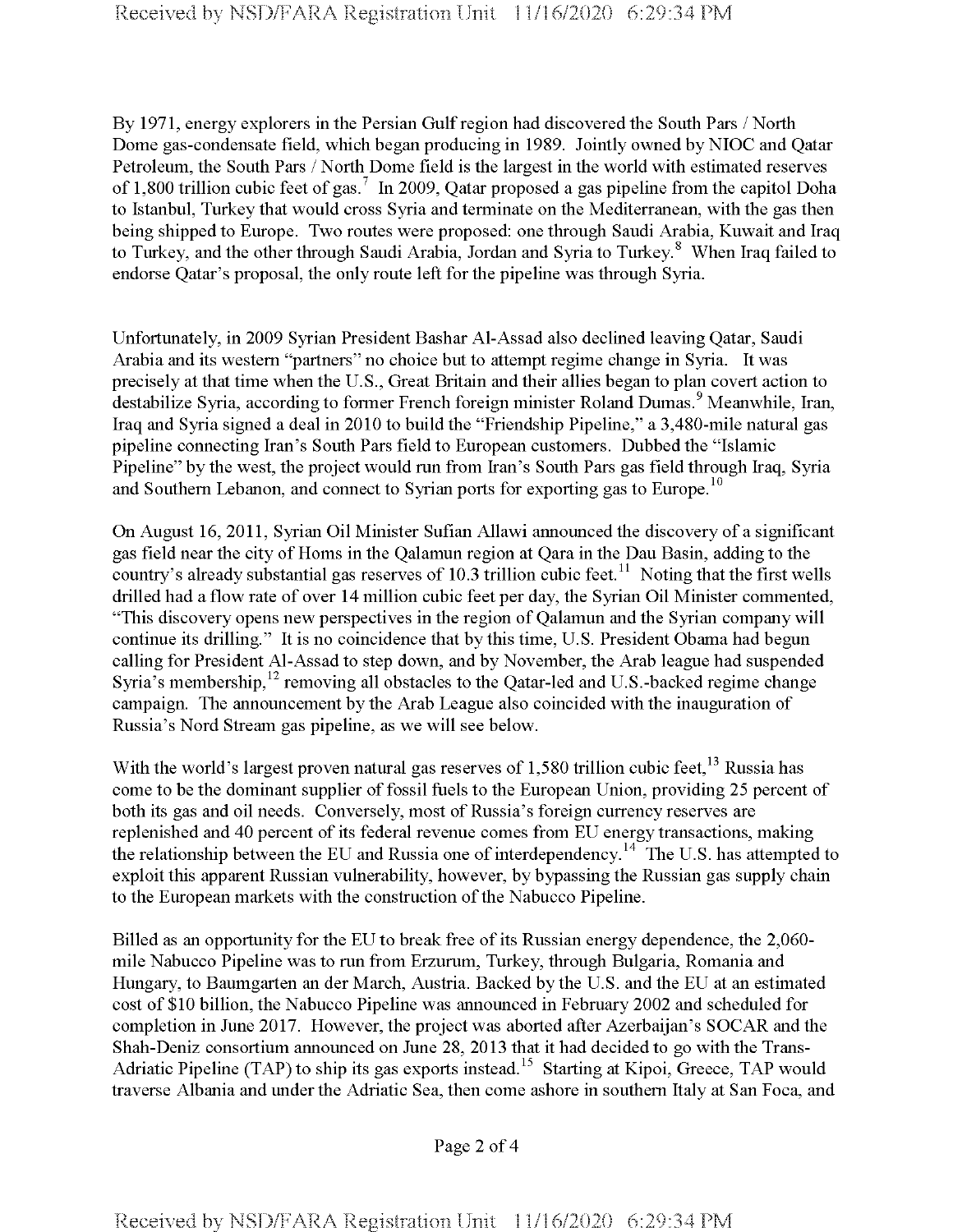on to European markets. Originally proposed in 2003 with construction to begin in 2015, TAP is scheduled to deliver initial gas shipments to Georgia and Turkey in late  $2018$ <sup>16</sup>

Russia, of course, has not stood idly by while the west has made numerous attempts to carve up the Caspian Sea Basin's energy resources. In response to the west's attempts to find alternative gas sources forthe EU, such as the ill-fated Nabucco Pipeline, Russia built the Nord Stream Pipeline, which has been in operation since November 2011 delivering gas from Vyborg, Russia to Lubmin near Greifswald, Germany via a route under the Baltic Sea.<sup>17</sup> In addition, another pipeline named South Stream, whose route is to start from Anapa, Russia near Novorossiysk, then run beneath the Black Sea surfacing at Varna Bulgaria and on to Serbia, Hungary and terminate at Baumgarten,<sup>18</sup> was proposed in 2007 with completion scheduled for  $2015$ .<sup>19</sup>

While the South Stream route will completely bypass Ukraine and Crimea, the pipelines through Ukraine remain an important link in Russia's gas distribution system.<sup>20</sup> What we are seeing with the current U.S. policy in Ukraine is another attempt to reinstall an anti-Russian and pro-EU regime much like the Orange Government after the 2004 U.S.-instigated Color Revolution. The U.S. aim is to install a government in Ukraine that will favor joining NATO, something which ousted President Viktor Yanukovych was against as are a majority of the Ukraine people.<sup>21</sup>

The Washington-initiated overthrow of Ukraine's government along with the referendum in Crimea to join Russia has already forced U.S. oil firms to place their plans on hold. At a cost of \$735 million, Exxon and Royal Dutch Shell had planned to drill two wells in the Black Sea some 80 kilometers from Crimea's southwest coast however, due to unrest in Ukraine and the uncertain status of Crimea, the exploration licenses acquired by the oil giants now have dubious legality. While the drilling was to be off the coast of Crimea, it was the former Ukrainian government of Viktor Yanukovych that granted the licenses to explore in an area, which soon may no longer be under Ukrainian jurisdiction. $^{22}$ 

U.S.-NATO control of Ukraine and the pipelines that supply the EU with much of its gas from Russia is merely a step to weaken Russia. The next objective is the removal ofthe Russian Naval Fleet from the Black Sea, effectively making it into a NATO lake. The final U.S. goal is to encircle Russia with anti-missile batteries, which could down any Russian missile, thus allowing the possibility of a NATO nuclear first-strike.<sup>23</sup> And for those who still believe U.S. leaders have concern for anyone but themselves, a moment's reflection on Assistant Secretary of State Victoria Nuland's recent expletives concerning the  $EU^{24}$  should dispel any such notion.

However, like the Nabucco Pipeline fiasco, the best U.S. efforts to achieve its goals may backfire, especially if Washington applies sanctions to Russia. "If Putin now faces the same techniques from Treasury as Tehran has suffered from, he may well start protecting Iran at the UNSC [UN Security Council] and allowing Russian banks to do more open business there," wrote University of Michigan professor of history Juan Cole. Moreover, he speculated, "Russia and possibly China together could begin working on an alternative to the U.S. stranglehold over global finance."<sup>25</sup> We can only hope that it will be soon, insha'Allah (God willing).